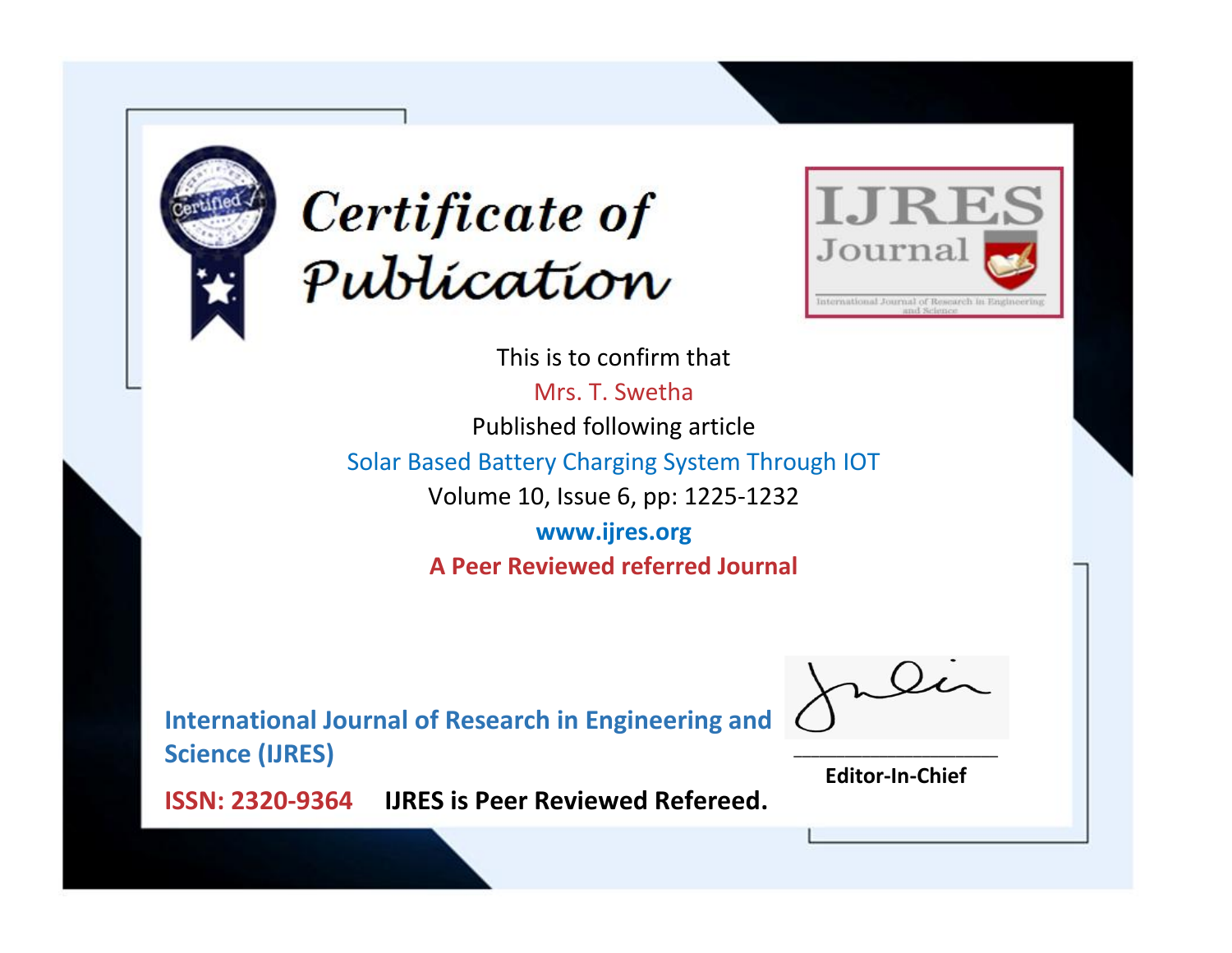



This is to confirm that

S. Nikhil

Published following article

Solar Based Battery Charging System Through IOT

Volume 10, Issue 6, pp: 1225-1232

**www.ijres.org A Peer Reviewed referred Journal**

**International Journal of Research in Engineering and Science (IJRES)**

\_\_\_\_\_\_\_\_\_\_\_\_\_\_\_\_\_\_\_\_\_\_\_\_ **Editor-In-Chief**

**Journal.**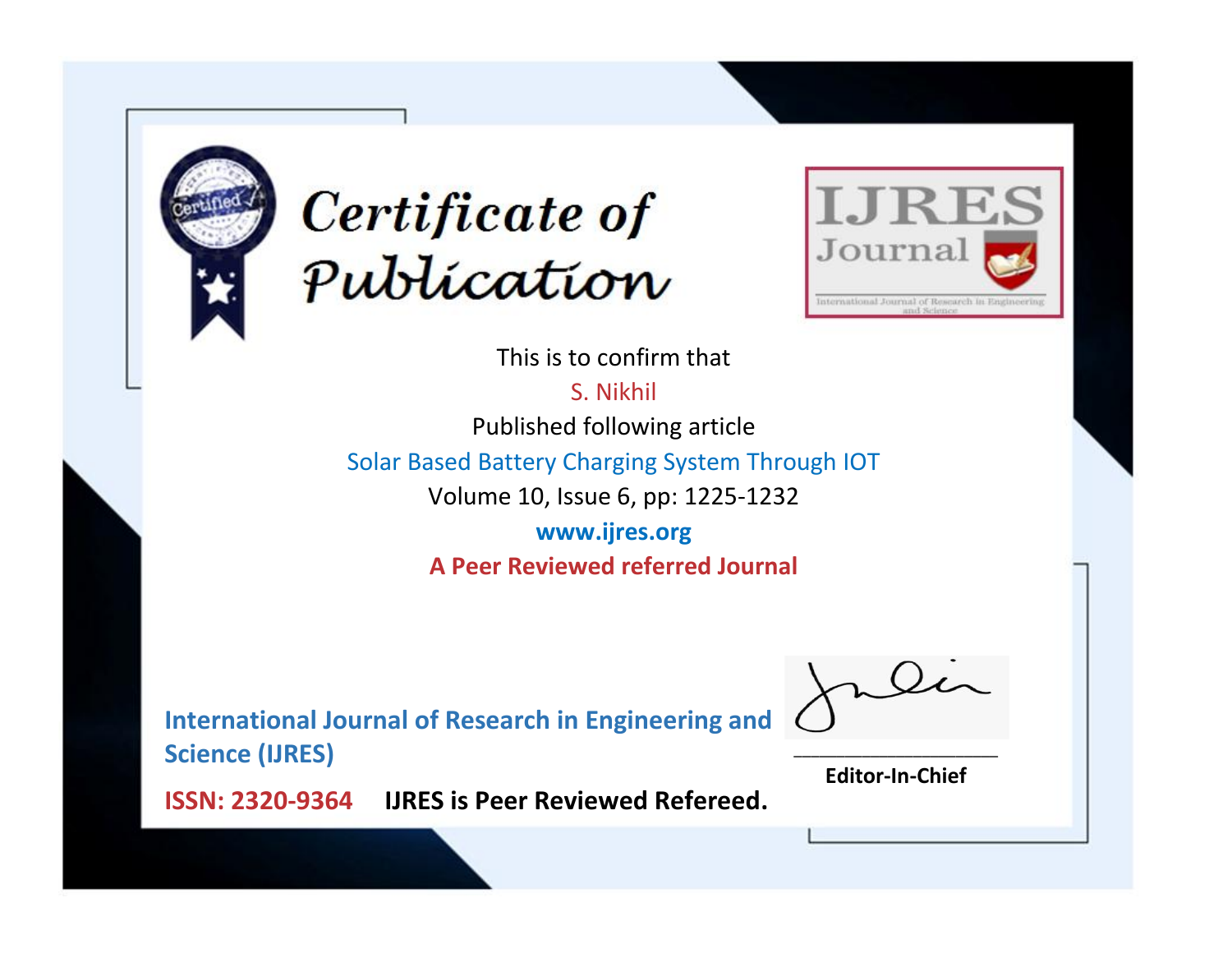



This is to confirm that P. Madhuri Lakshmi Published following article Solar Based Battery Charging System Through IOT Volume 10, Issue 6, pp: 1225-1232 **www.ijres.org A Peer Reviewed referred Journal**

**International Journal of Research in Engineering and Science (IJRES)**

\_\_\_\_\_\_\_\_\_\_\_\_\_\_\_\_\_\_\_\_\_\_\_\_ **Editor-In-Chief**

**Journal.**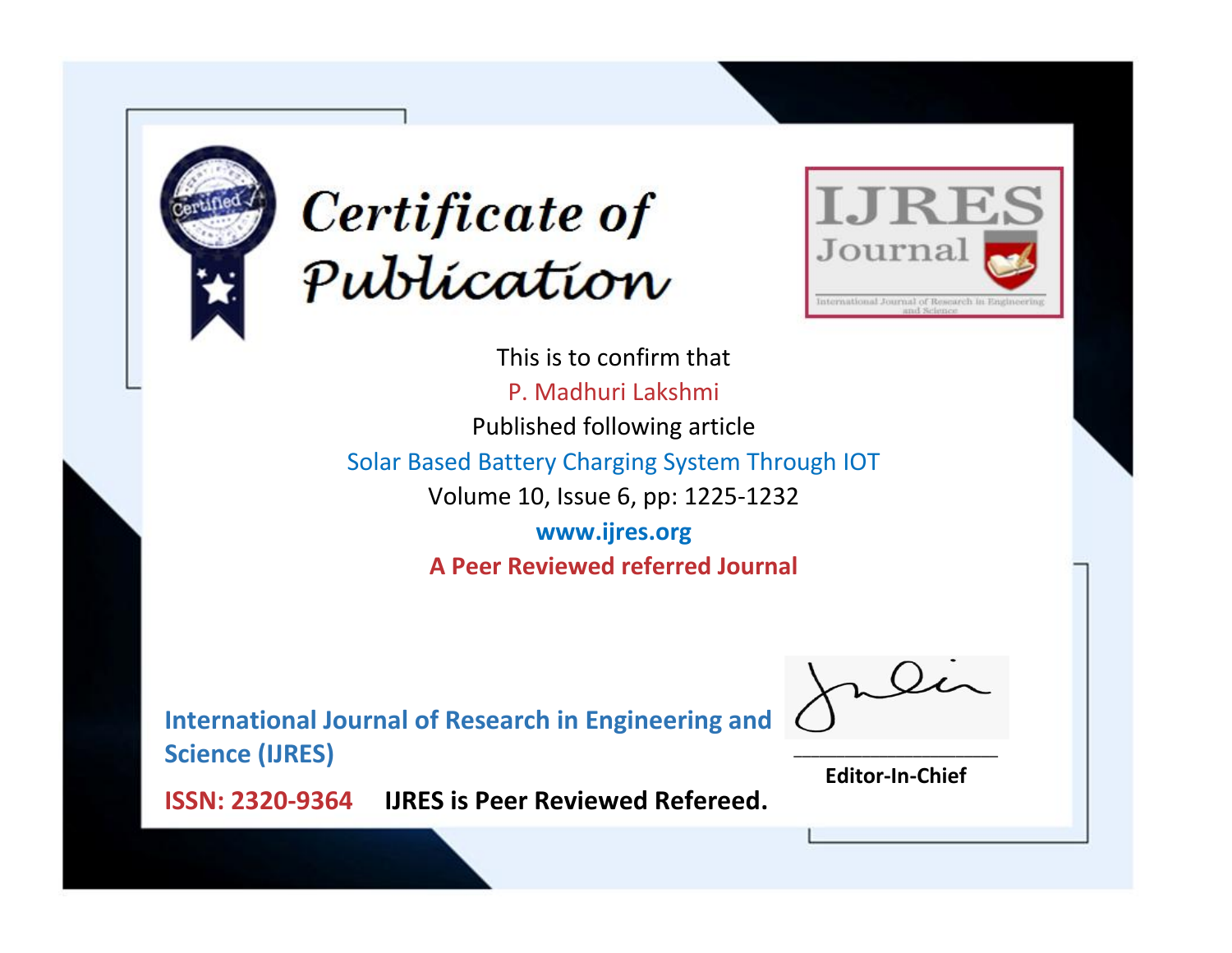



This is to confirm that

T. Mounika

Published following article

Solar Based Battery Charging System Through IOT

Volume 10, Issue 6, pp: 1225-1232

**www.ijres.org A Peer Reviewed referred Journal**

**International Journal of Research in Engineering and Science (IJRES)**

\_\_\_\_\_\_\_\_\_\_\_\_\_\_\_\_\_\_\_\_\_\_\_\_ **Editor-In-Chief**

**Journal.**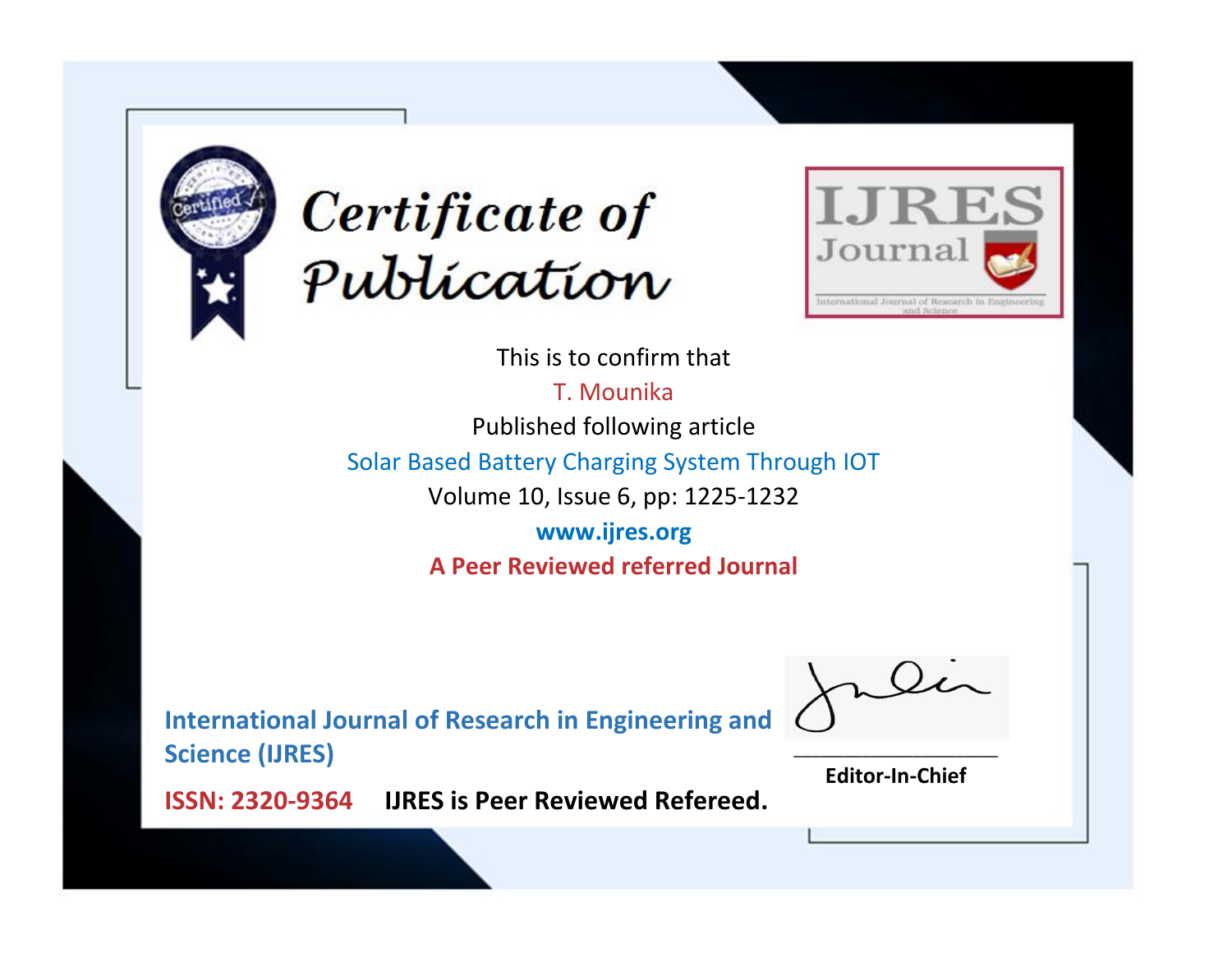



This is to confirm that G. Girish kumar Published following article Solar Based Battery Charging System Through IOT Volume 10, Issue 6, pp: 1225-1232 **www.ijres.org A Peer Reviewed referred Journal**

**International Journal of Research in Engineering and Science (IJRES)**

\_\_\_\_\_\_\_\_\_\_\_\_\_\_\_\_\_\_\_\_\_\_\_\_ **Editor-In-Chief**

**Journal.**